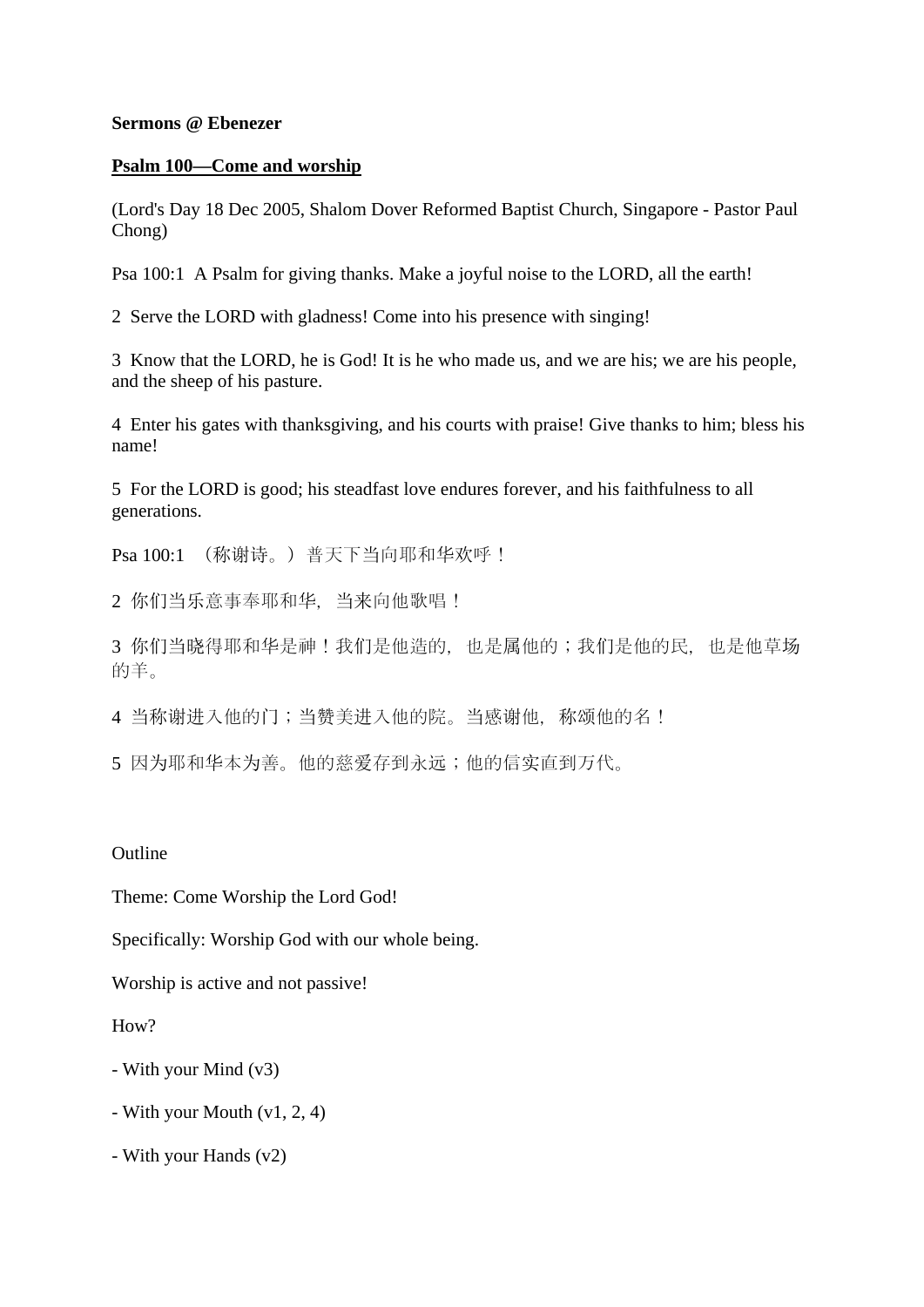- With your Feet (v2, 4)

Why Worship God?

 $-$  He is Good  $(v5)$ 

- He is Merciful (v5)

- He is Faithful (v5)

Application

#### INTRODUCTION

Why did the Psalmist write Ps100?

The writer begins by saying this is a psalm for giving thanks to God.

God has done something good towards the psalmist.

The purpose of this psalm is to say thank you to God!

How do we normally express our thankfulness?

We say "Thank you!"

We send a "Thank you card" or a message to go with a flower basket.

How did the psalmist say thank you to God?

In the verses that follow, we find the psalmist do several things.

He "makes a joyful noise"!

He "serves" and he "sings"

He "praises" and he "give thanks"

In short, the psalmist worships God!

The sum & total of what the psalmist did in giving thanks to God is Worship!

What is Worship?

The psalmist is giving us a good picture of what he does when he worship God.

The psalmist showed us that; Worship is active not passive!

Why did I say that?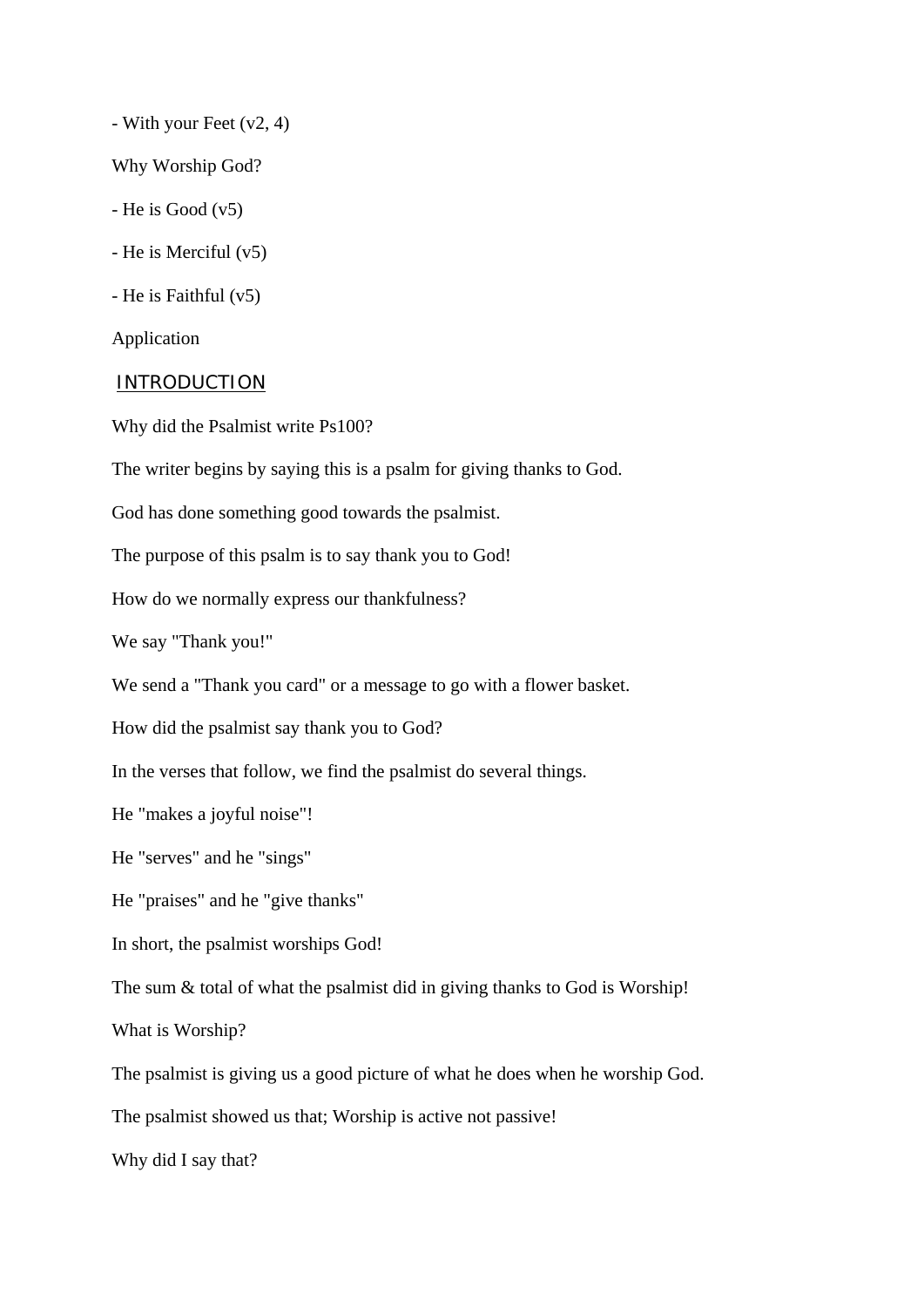Notice how many active verbs are found in this Psalm:

V1 Make a joyful noise V1 欢呼!

V2 Serve (the LORD with gladness) v2 事奉

V2 Come (into his presence with) singing!  $v2 \mathbb{R} \mathbb{R}$  !

v3 Know (the LORD, he is God!) v3 晓得 (耶和华是神!)

v4 Enter (his gates with thanksgiving, and his courts with praise! )

v4 进入 (当称谢进入他的门;当赞美进入他的院。)

V4 Give thanks (to him; ) V4 感谢 (他, )

V4 bless (his name!) V4 称颂 (他的名)!

In 4 verses, there are at least 7 active verbs.

It is wrong for us to think worship means ONLY quiet meditation!

# WORSHIP is ACTIVE!

Worship cannot be passive, because worship is the RESPONSE of God's people to HIM!

They response to what they know of God when He reveals Himself to them.

Knowing God is Holy without blemish or sin, we cry Holy Holy God Almighty!

Knowing God's Love in Christ! We boldly come to Jesus & plead for the cleansing of our sins!

Knowing God has shown us Mercy; we sing the praise of Jesus our Savior & Lord!

To all the goodness they have benefited from Him, they respond in worship!

People who has experienced God, responds to Him in worship!

It is an active thing, when we worship God!

In fact, our whole being is involved when we worship God!

When we worship, we use our MIND.

We need to KNOW the Lord, why He is to be worship

Therefore our MIND must be engaged in the worship of God.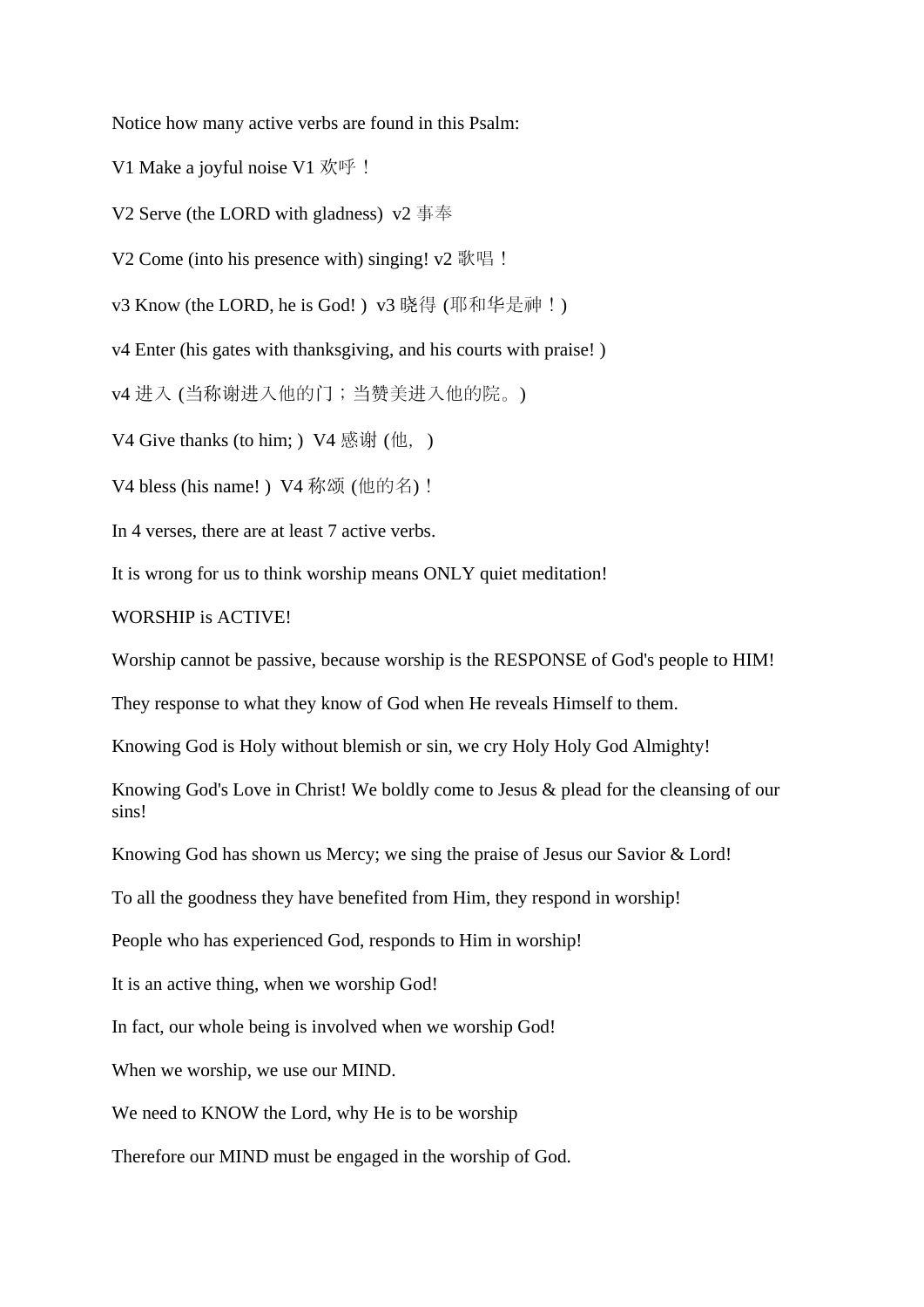## WHY?

How could we praise God rightly if we know not the reason?

How could God be pleased to accept our worship, if we have not worship out of our understanding of His goodness & mercy?

But we lack true understanding of God & things of the spirit!

For that which is flesh know not the things of the spirit!

Therefore the mind must be guided by the Word of God.

That is why the Preaching of God's word takes centre stage in worship!

The Word of God instructs our mind & fill it with right reasons to worship!

When we worship, we use our MOUTH.

We PRAISE God.

We verbalize our feeling of gratefulness & thanks to God through the singing of

Psalms, Hymns & Spiritual songs!

We praise with our mouths and with music.

With our mouth we utter our words of praise!

With music we sing the language of our soul!

Thus music complements our words in worship!

When we worship God, we serve God.

We SERVE with our hands.

What we do with our hands is part of our Worship, if we do them as a response to God's goodness to us.

Example:

Some of us come early to move tables, arrange chairs, sweep the floor & make the room ready for worship.

While others set up the sound system, man the keyboard, setup the library, teach Sunday school.

When we serve, we bring our tithes  $&$  offerings to God.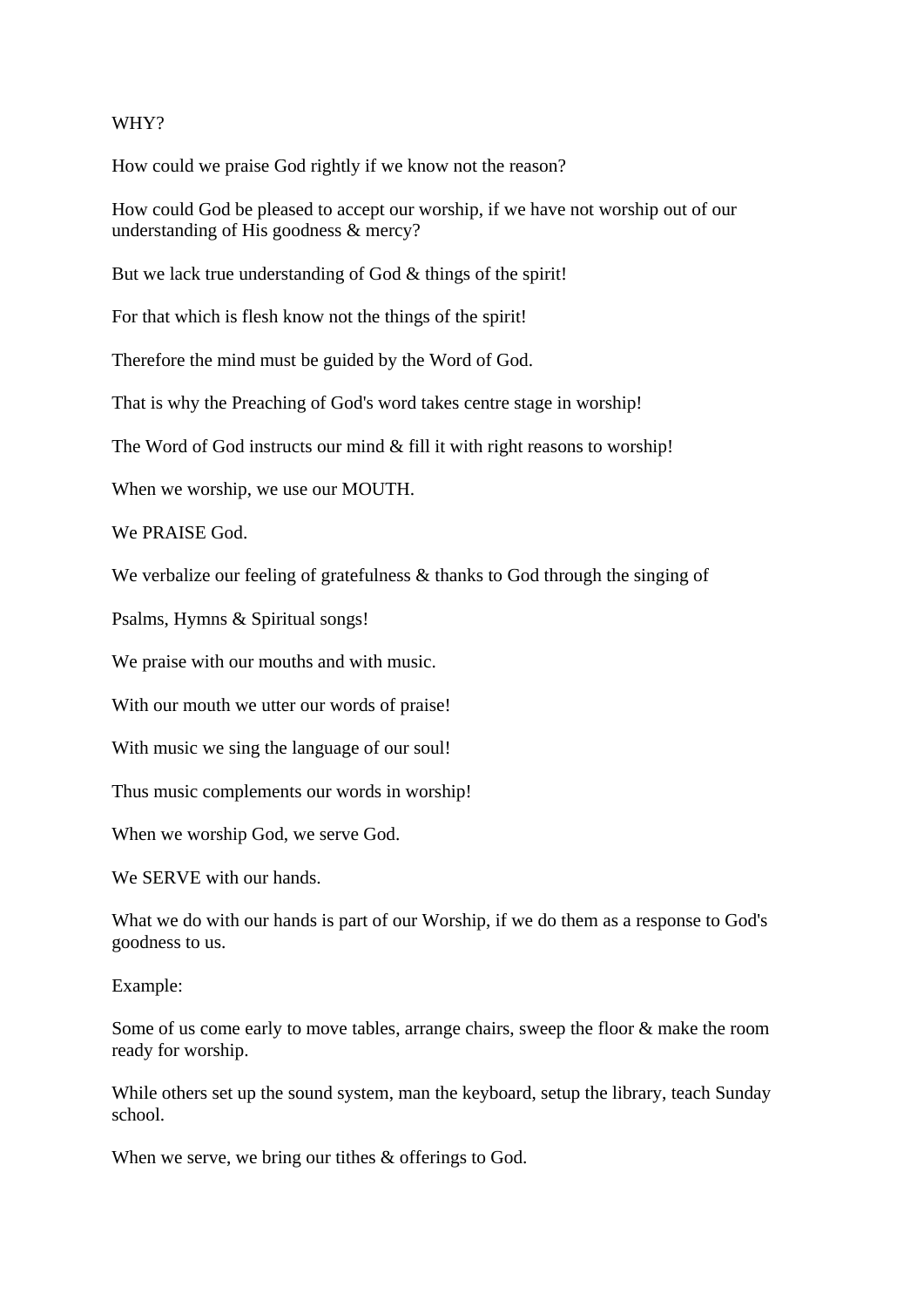We also serve Him when we speak of Christ's love to sinners; when we make Christ known & bring others to Him.

When we worship God, our FEET are involved!

When we would worship God, we must go to where God's people gather.

We COME to God, we ENTER into His House!

We travel the distance in order to join with other believers to worship God!

No true child of God will stay away from the worship of God!

Where are you on the Lord's Day?

Some claims to be Christians, but they do not gather with the people of God at the appointed day to worship Him!

They say, it does not matter whether you attend church regularly on Sundays; as long as you believe in your heart!

This is what they say!

But God says, "Remember the Sabbath day to keep it holy." (Exo 20v8)

Exo 20:8 「当记念安息日, 守为圣日。

God commands that every believer should take 1 day out of the 7 to worship Him.

Some Christians says, they rather stay at home and worship God!

But we find the example of the early disciples in Acts 20:7 was to gather together with other believers, on the first day of the week, to break bread…

Act 20:7 七日的第一日, 我们聚会擘饼的时候,

Furthermore, the Word of God says in Heb 10:24-25:

And let us consider how to stir up one another to love and good works,

Heb 10:25 not neglecting to meet together, as is the habit of some, but encouraging one another, and all the more as you see the Day drawing near.

Heb 10:24 又要彼此相顾, 激发爱心, 勉励行善。

Heb 10:25 你们不可停止聚会, 好像那些停止惯了的人, 倒要彼此劝勉, 既知道(原 文作看见)那日子临近,就更当如此。

When others meet together to worship, where were you?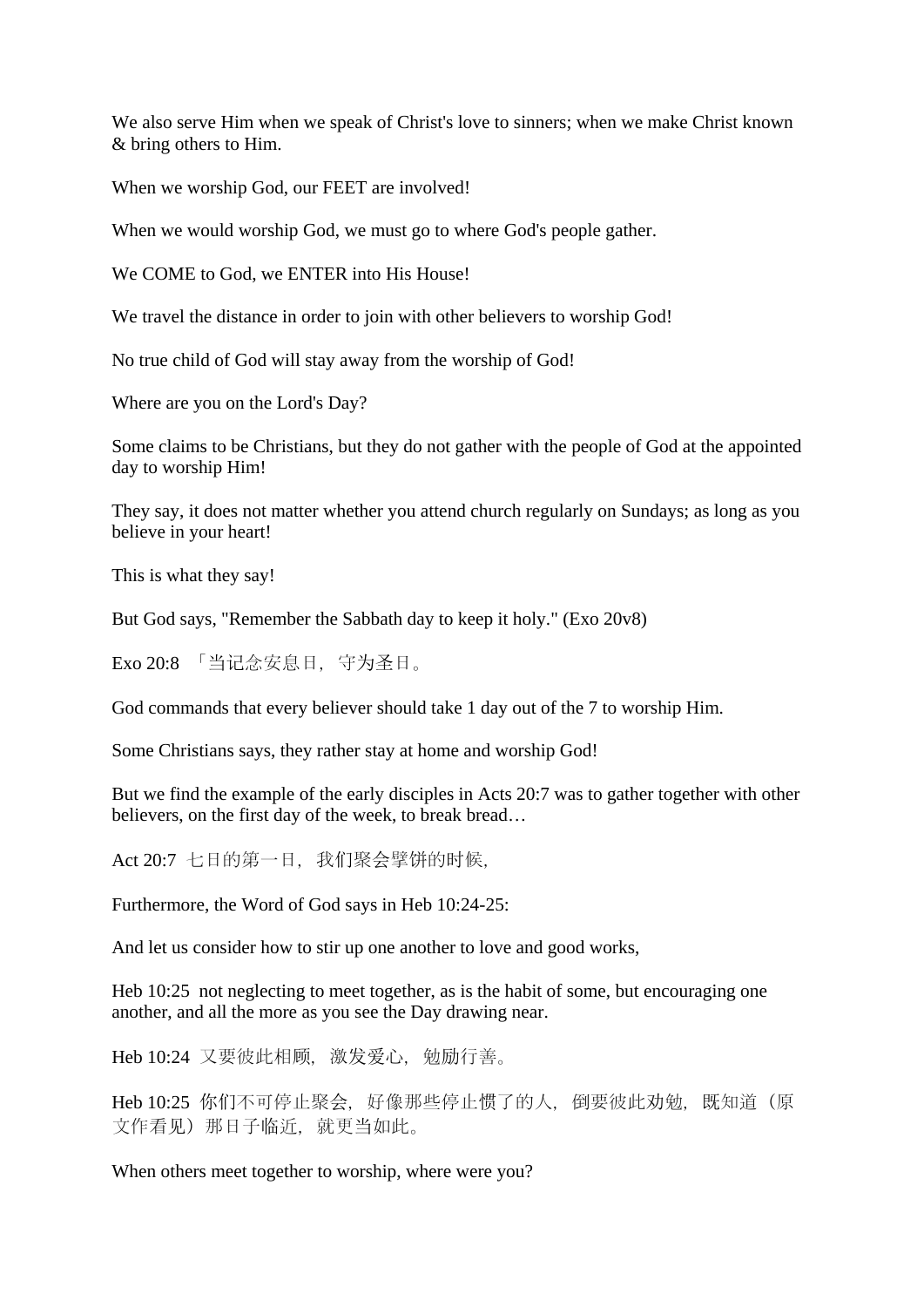When you are faced with a choice, did you choose to do something else other than worshipping with the people of God?

Do you realize you have insulted God, by choosing to work overtime instead of worshipping God!

Do you realize you have spit in God's face, when you rather go window shopping with your friends!

In summary, we are to worship God actively with our whole being - our Mind, our speech, our Hands & our Feet.

But remember, all these activities alone do not constitute Worship.

They only become acceptable worship to God when they are done in response to God's mercy & goodness to us.

Lastly v5, answers WHY we worship God?

- Because, the LORD is good;

- Because, his steadfast love & mercy endures forever,

- and Because, his faithfulness & truth continues to all generations.

God willing we shall look at this in details another time.

Let me now draw out 3 Lessons from what we have considered, for all of us here:

Lesson ONE:

A. When we come to worship God on Sunday, we must take an ACTIVE part!

Get rid of 3 bad attitudes commonly found in many churches!

1) Get rid of that attitude of "waiting for something to happen".

- When we worship, we are here to "serve" instead!

- Remember the word "Worship" also means 'to Serve'

- Passivity is contrary to what we have come to do, that is to Worship God, to serve Him!

Therefore, take on a servant heart, roll up our sleeve & meet the needs of others.

Offer up our service as a holy worship to God today!

If you would remember only one thing from this message on Ps100; let it be this!

How can I worship God actively with my whole being; Mind, Heart, Hands & Feet!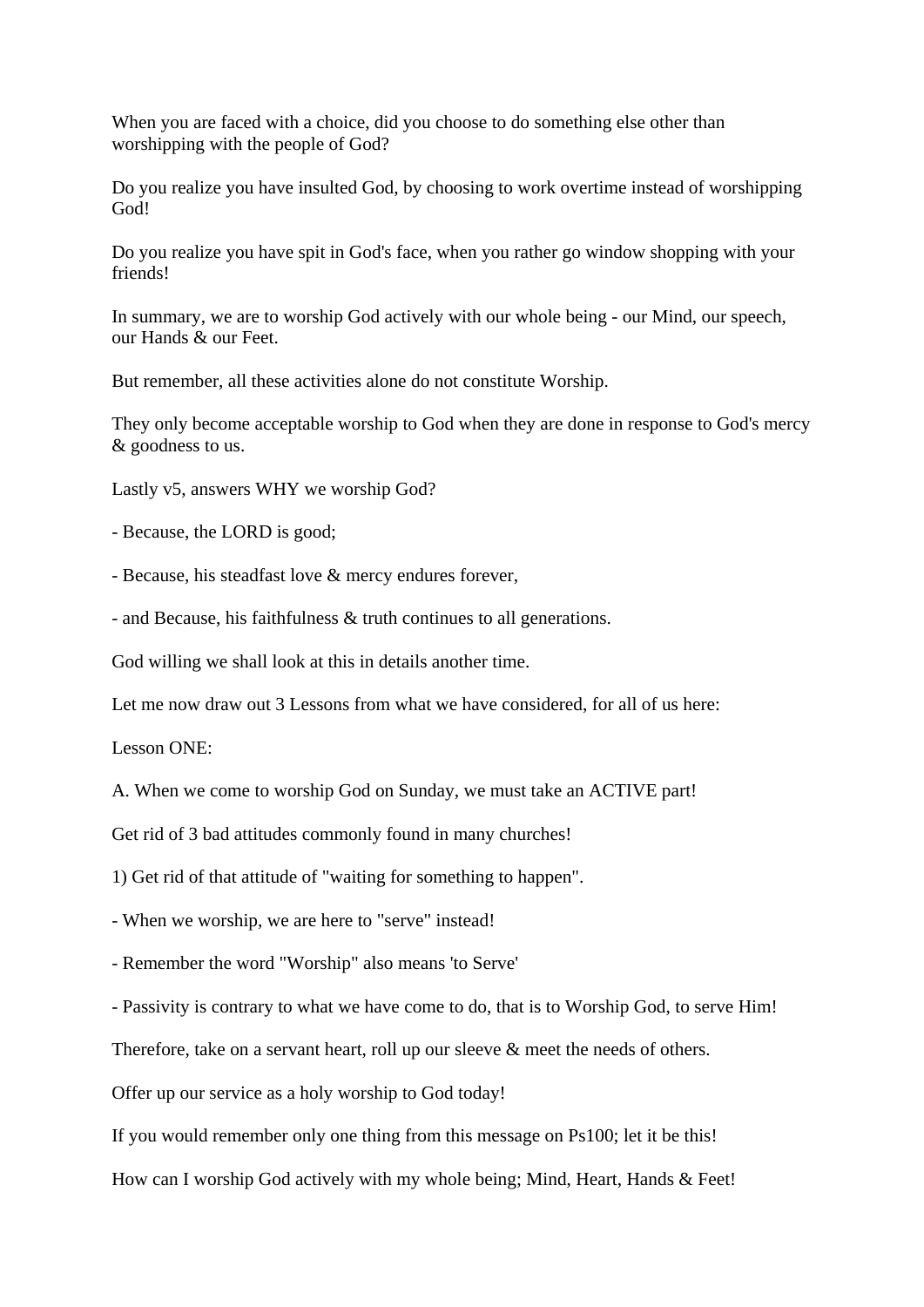Meditate on this question and you will do well!

2) Get rid of that "spectator" attitude.

- We are not here to watch the preacher put on a good preaching performance.

- It is not like watching an entertainer performing at the Esplanade.

It is more like being part of the orchestra performing for God!

- It is also not watching a football match.

It is more like being one of the players in God's football team playing in the field!

- We are here to receive God's Word of instruction for our spiritual improvement!

- We are like patients in the process of receiving treatment.

Therefore, participate, and be a part of the singing, the bible study and the giving.

Be teachable, be involved!

Let your worship be active, not passive.

3) Get rid of that "critical" attitude.

- We are not here as an expert judging everyone & everything going on here!

God alone is our Judge!

We have to give an account to Him personally!

Remember, the apostle Peter's words "Clothe yourselves, all of you, with humility toward one another, for "God opposes the proud but gives grace to the humble." (1 Pet 5v5) 就是你们众 人也都要以谦卑束腰,彼此顺服;因为神阻挡骄傲的人,赐恩给谦卑的人。

Therefore, be humble when you come into God's house.

Lesson TWO:

B. Christians cannot stay away from worship if it is within their power to choose.

- Notice I say, if it is within their power to choose!

- For there are some who are bonded to serve on the Lord's Day like the nurses and doctors, firemen and policemen.

- These works are necessary.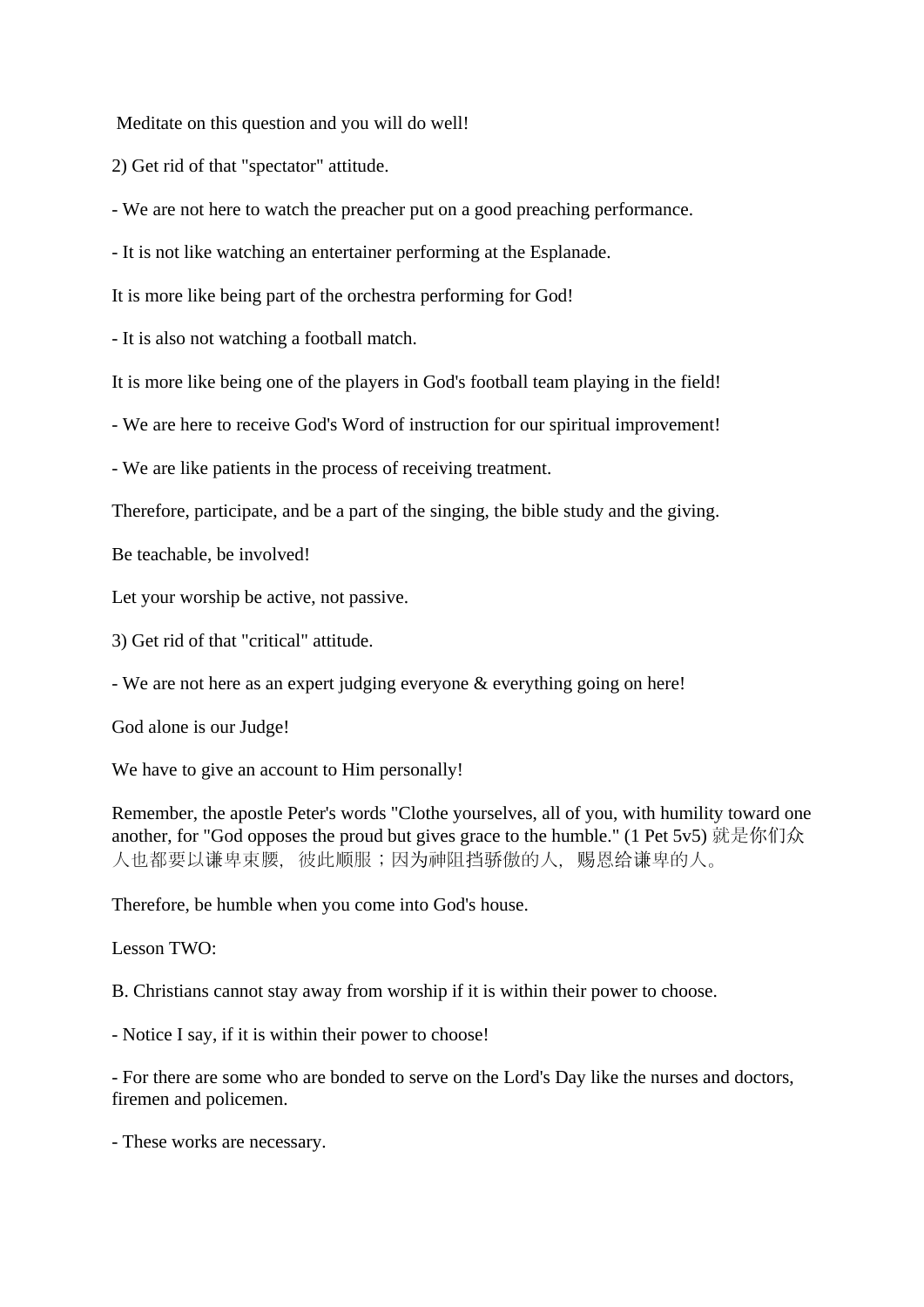- But there are others who are prevented by their employer to attend worship.

- This is not within their choice, despite their desire to worship God.

- However, if you have no desire to worship God, you are unlikely saved!

- You put worship on a very low priority, because you have no desire to worship God!

- How could you have any true desire to worship God if you have never experience God's love and mercy?

- On the contrary, if you have truly been saved, you would respond in grateful worship!

Lesson THREE:

C. If you have reason to suspect that you are not saved as yet; what must you do?

- I know you may get very angry with the preacher for daring to suggest that you may not be saved!

- If the Devil has his way, you will not return again after you walk out of here.

- If you do that, you are rejecting the mercy of God being extended to you!

- Do you realize, it is the mercy of God that He has ordered events to take its course such that you are here today!

- Why else are you here today, since you did not know God and you have no desire to worship God before this?

- Why would God draw you here to hear this warning, if He is not showing you mercy?

Therefore, heed what James the apostle says, "Submit yourselves therefore to God. Resist the devil, and he will flee from you." (James 4v7) 故此你们要顺服神。务要抵挡魔鬼, 魔鬼 就必离开你们逃跑了

What does it mean to submit to God?

Do you know that the Lord, he is God? And accept and recognize Him as such?

Do you acknowledge that He has made you? And therefore He has absolute right over you?

Do you accept that you need to become the redeemed people of God? His people!

Redeemed people are people purchased by the blood of Christ!

You have committed sins deserving eternal condemnation!

You are doomed to enter eternity of suffering; none of your own efforts will save you!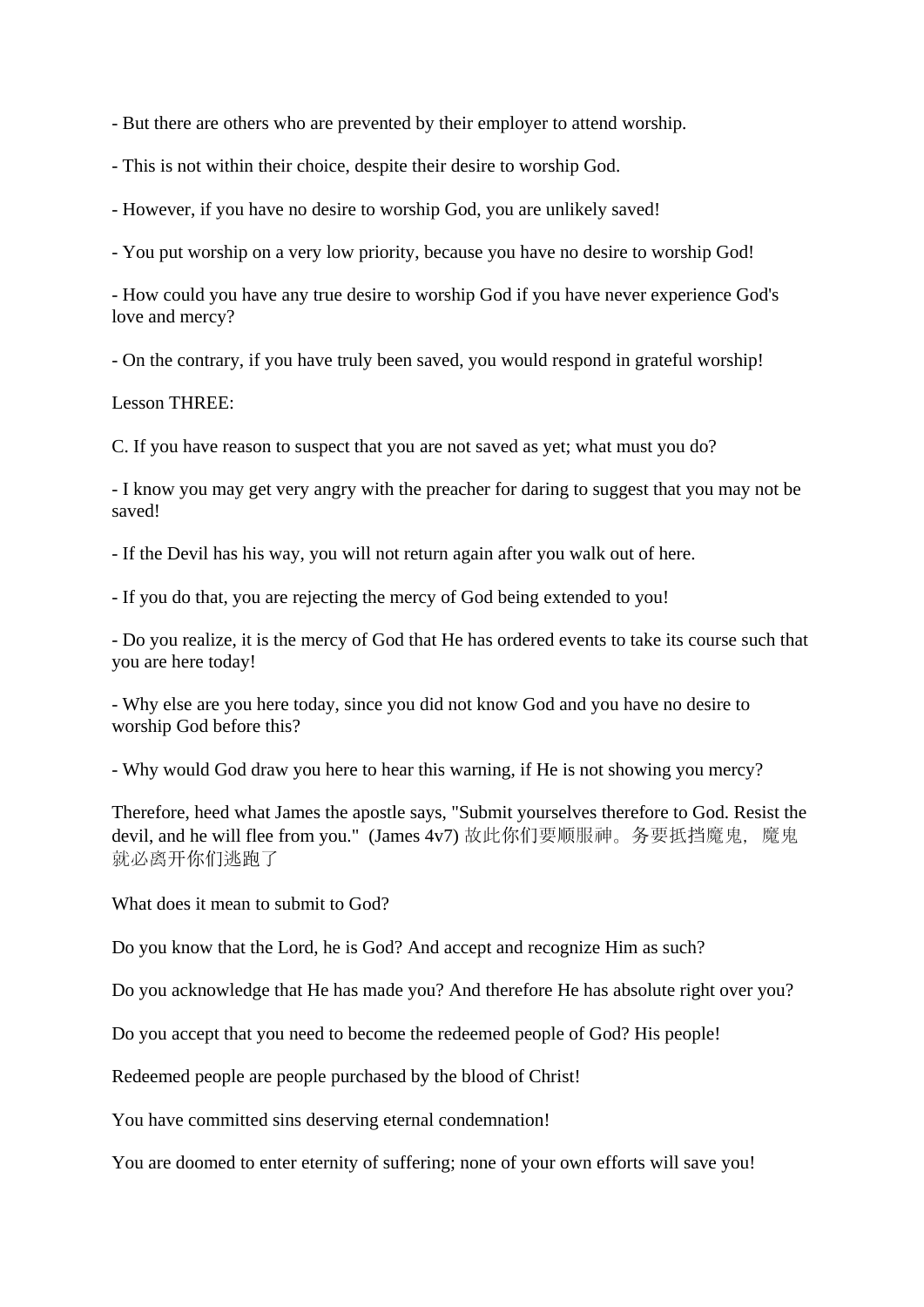Do you believe that Jesus has on the cross taken your punishment instead, if you would commit yourself to His protection?

Without doubting Jesus, do you renounce all your sins and declare your trust on Him alone?

John 3:18 says, "Whoever believes in him is not condemned, but whoever does not believe is condemned already, because he has not believed in the name of the only Son of God. " 信他 的人,不被定罪;不信的人,罪已经定了,因为他不信神独生子的名。

If these are my own words, you can ignore them and nothing will happen to you!

But they are the Words of God, recorded for us in the Bible!

God will do what He says!

Some of you here will not believe the truth spoken this day!

They rather believe something else!

The Bible says, if anyone does not believe, it is not because Truth failed to convince their mind!

Rather, they "did not believe the truth because they had pleasure in their unrighteousness." 2 Thess 2v12 不信真理、喜爱不义

Their hearts love unrighteousness rather than God!

They will not give up what they know is sin!

They are enslaved to unrighteous pleasure of sin!

They cannot breakout of this bondage to sin because their hearts find sins pleasurable!

Ask yourself, what is it that enslaved you in the pleasures of sin?

Deal with yourself honestly, is that why you cannot believe the truth and follow Christ?

Cry out to Him the Spirit of God, and plead for Him to change your heart!

He alone can take out that heart of stone and give you a heart of flesh!

How do I know this?

For in Ezekiel 36:26 God says, "I will give you a new heart, and a new spirit I will put within you. And I will remove the heart of stone from your flesh and give you a heart of flesh." 我也 要赐给你们一个新心,将新灵放在你们里面,又从你们的肉体中除掉石心,赐给你们 肉心。

Unbelief resides within your heart, my friend!